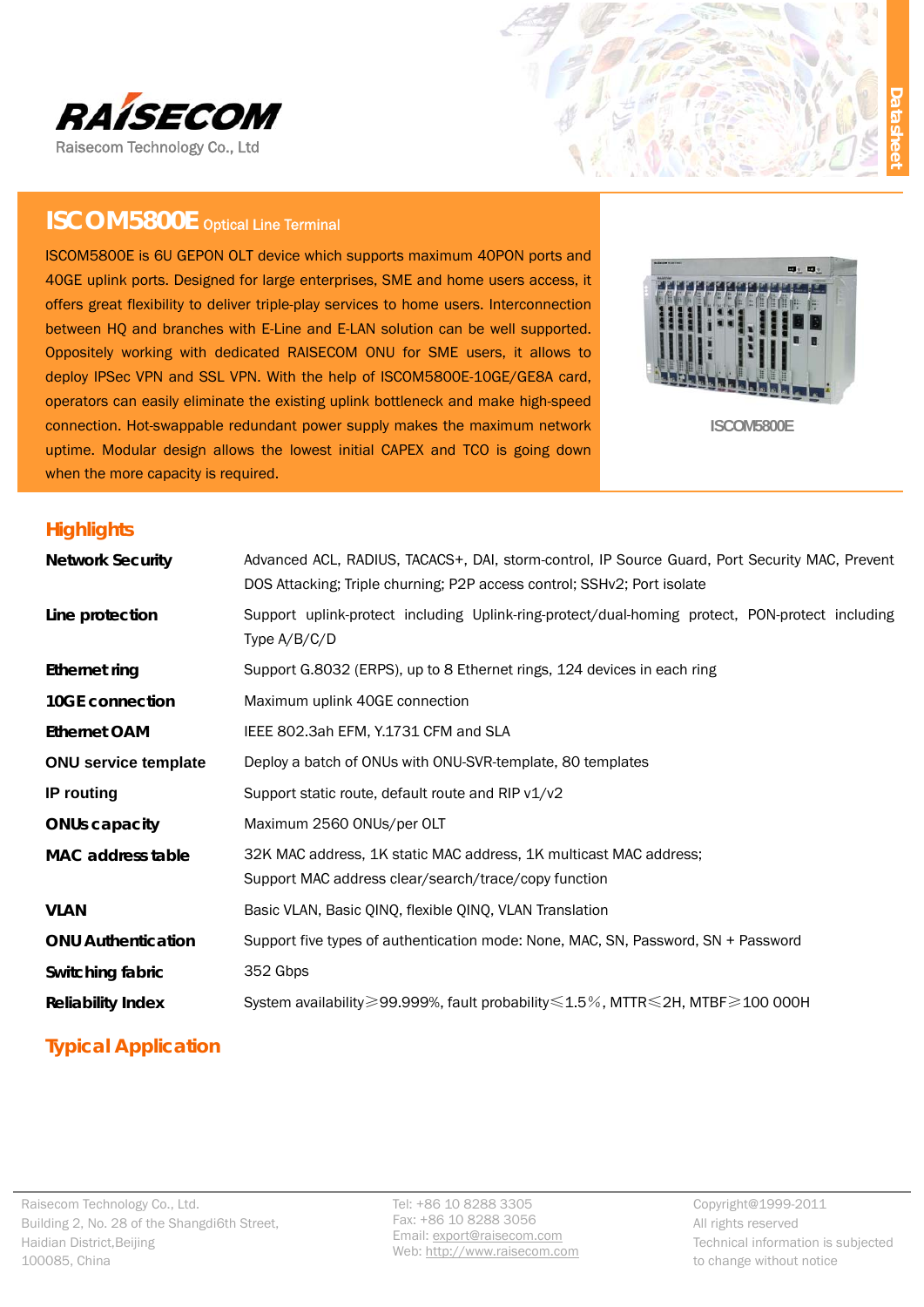



#### **Products involved**

- $\bullet$  OLT:
	- ISCOM5800E
- ONUs:
	- ISCOM5104-H1
	- ISCOM5204-H1
	- ISCOM HT821
	- ISCOM5116/5124S
	- ISCOM5216/5224
	- ISCOM5304
- $\bullet$  SME:
	- MSG2200-EPON-G-AC MSG2200-EPON-N-AC
- CWDM:
	- OPCOM100-OAU-H

# **Features**

| <b>DBA</b>               | Support three forms of DBA: FIR, BIR, PIR; 64kbps granularity           |  |
|--------------------------|-------------------------------------------------------------------------|--|
| <b>FEC</b>               | Support two-way FEC                                                     |  |
| P <sub>2</sub> P         | P2P Support P2P access control                                          |  |
| <b>VLAN</b>              | IEEE 802.1Q VLAN: 4094 Concurrent VLANs, VLAN mode: Access and Trunk    |  |
|                          | port-based QINQ, total 10K flexible ging, 2K VLAN translation;          |  |
| <b>Link Aggregation</b>  | Up to 6 groups and 8 ports per group;                                   |  |
|                          | Group member max-port-number 26;                                        |  |
|                          | Load balance based on MAC/IP/MAC+IP;                                    |  |
|                          | Standard LACP (static only)                                             |  |
| <b>Storm Control</b>     | Broadcast, multicast, unicast, DLF storm control;                       |  |
|                          | Control mode: global, bps, burst; Default burst: 8KB                    |  |
| <b>Mirror</b>            | Port-to-Multiport mirroring,                                            |  |
|                          | Separate mirroring configurations for ingress & egress ports            |  |
| <b>Link Aggregation</b>  | Load balance based on MAC/MAC+IP;                                       |  |
|                          | Support Manual configuration and static LACP; besides 1:1 Link Backup   |  |
| <b>STP</b>               | <b>STP, MSTP</b>                                                        |  |
| Port Isolate             | Support Layer-2 isolate of Physical Port and designated VLAN port       |  |
| <b>Transparent Relay</b> | <b>BPDU; LACP; LLDP;STP</b>                                             |  |
| <b>Advanced</b>          |                                                                         |  |
| <b>OAM</b>               | IEEE802.3ah OAM including discovery, link performance, remote loopback, |  |

Tel: +86 10 8288 3305 Fax: +86 10 8288 3056 Email: export@raisecom.com Web: http://www.raisecom.com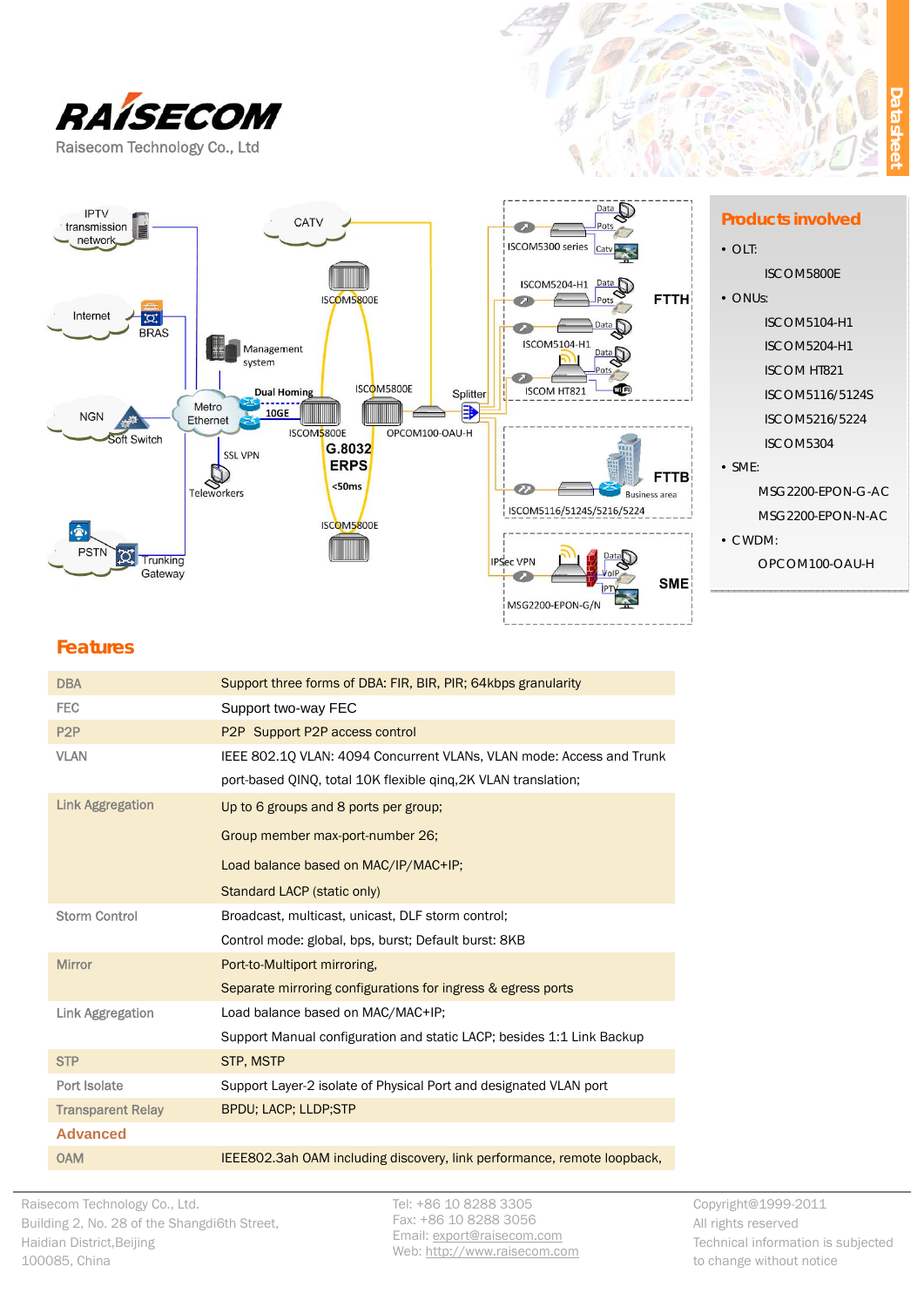

|                          | fault detection & performance stats per OAM standards;                      |
|--------------------------|-----------------------------------------------------------------------------|
|                          | OAM Active/Passive mode; EFM, CFM and SLA.                                  |
| <b>System Management</b> | Console/Telnet/NMS/SNMP/SSHv2 management; RMON,                             |
|                          | 16 Layer 3 interfaces, Bridge MIB (RFC1493); System log;                    |
| <b>Maintenance</b>       | Debug information output; PING (packet internet groper);                    |
|                          | Port statistic; Port dynamic statistic                                      |
| <b>Multicasting</b>      | Support more than 1024 multicast groups; IGMP SnoopingV1/V2/V3 ;IGMP        |
|                          | Proxy V1/V2/V3;                                                             |
|                          | Support static multicast and unknown multicast drop;                        |
|                          | Multicast VLAN Registration (MVR); Controlled multicasting of CTC           |
| QoS                      | Support Global trust model, TRUST mode: CoS/TOS/DSCP priority;              |
|                          | Global CoS/DSCP to queue mapping;                                           |
|                          | Global queue scheduling based on port;                                      |
|                          | Scheduling mode: SP/WRR/DRR/SP+WRR/SP+DRR; Flow statistic;                  |
|                          | Flow-based mirror/rate-limit/ redirection/VLAN swapping/rewriting of        |
|                          | 802.1p CoS, DSCP, IP Precedence                                             |
|                          |                                                                             |
| <b>Ethernet Ring</b>     | Support Ethernet ring protection switch (ERPA), Up to 8 Ethernet rings, 124 |
|                          | devices in each ring; switching time≤50ms                                   |
| <b>ACL</b>               | Support L2 - L4 packet filtering based on MAC(source MAC address,           |
|                          | destination MAC address) ACL, IP(source IP address, destination IP          |
|                          | address) ACL, MAP ACL(CoS, DSCP, VLAN, IP precedence and priority,          |
|                          | L4-port, …and other User-designed), Filter Ingress or Egress ACL on port    |
| <b>Safety Features</b>   | Client classification and password protection;                              |
|                          | Binding of MAC address & port; storm-control,                               |
|                          | RADIUS, TACACS+, DAI, IP Source Guard, Port protection/isolate/backup,      |
|                          | Prevent DoS Attacking                                                       |
| <b>LLDP</b>              | Discovery remote base on link layer;                                        |
|                          | Get remote basic information                                                |
| <b>Time Management</b>   | Time zone; Time modification; Support SNTP & NTP                            |
| <b>DHCP</b>              | DHCP Client/Snooping/Server/Option 82/Relay                                 |
| Port Backup              | Port Backup by port or port based on VLAN                                   |
| <b>Software Upgrade</b>  | XMODEM, FTP upgrade in BOOTROM                                              |

## **Specifications**

#### **Compliances**

Performance **Backplane Up to Bi-directional 36Gbps** Standards & **IEEE 802.1Q VLAN** 

Raisecom Technology Co., Ltd. Building 2, No. 28 of the Shangdi6th Street, Haidian District,Beijing 100085, China

Tel: +86 10 8288 3305 Fax: +86 10 8288 3056 Email: export@raisecom.com Web: http://www.raisecom.com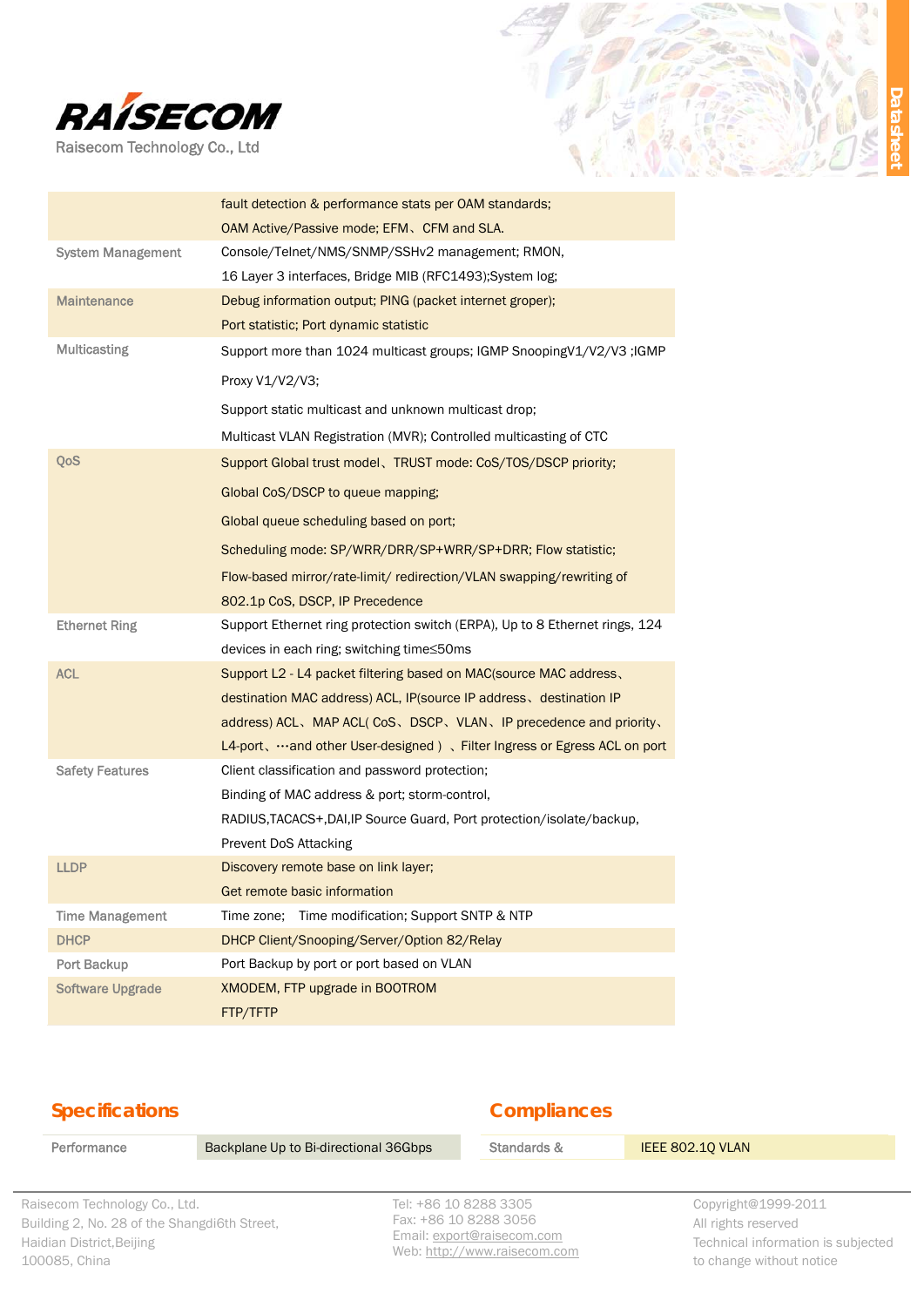

| Capacity                  | 128MB DRAM;                                | protocols | IEEE 802.3ad Link Aggregation      |
|---------------------------|--------------------------------------------|-----------|------------------------------------|
|                           | 32MB flash;                                |           | IEEE 802.1ad QINQ                  |
|                           | 1K IGMP groups                             |           | IEEE 802.1D Spanning Tree Protocol |
| Indicators                | Power Supply (flashing);                   |           | IEEE 802.1s MSTP                   |
|                           | GE port: LINK/ACT;                         |           | RFC 2131 DHCP                      |
|                           | SFP port: LINK/ACT                         |           | RFC 2132 DHCP Options              |
| <b>Physical Interface</b> | Management port: 1 console (RJ45);         |           | IEEE 802.1x Security               |
|                           | Client interfaces:                         |           | IEEE 802.1p CoS Prioritization     |
|                           | 2 x 10/100 Base-TX RJ45 port;              |           | IEEE 802.3x Flow Control           |
|                           | Network interfaces:                        |           | IEEE 802.3ah OAM                   |
|                           | 2x 100/1000Base-X SFP;                     |           | IEEE 802.1ag CFM                   |
|                           | 4x 10/100/1000MBase-T RJ45;                |           | <b>ITU Y.1731 Services OAM</b>     |
|                           | <b>GEPON</b> interfaces:                   |           | <b>ITU-T G.8021</b>                |
|                           | 12x 1000BASE-PX20-D-SP SFP                 |           | <b>ITU-T G.8031</b>                |
| <b>Power Specs</b>        | AC: 220V, 50/60Hz                          |           | RFC1465Static Routing,             |
|                           | DC: -48V/+24V                              |           | RFC1058RIPv1/RFC2453RIPv2          |
|                           | Full load: $\leq$ 250W                     |           | IGMP v1/v2/v3                      |
| <b>User Conditions</b>    | Operating temp: 0~50°C (32~122°F);         |           | <b>RMON I and II standards</b>     |
|                           | Storage temp: -25~70°C (-13~185°F);        |           | SNMPv1/v2c/v3                      |
|                           | Humidity: 5~90% non-condensing             |           | MEF9/MEF14                         |
| <b>Dimensions</b>         | 440(W) x 220(D) x 44.45(H) mm <sup>3</sup> |           | G.992.1/G.992.3/G.992.5            |
| Weight                    | $\leq$ 6.0Kg(G.W)                          |           | G.991.2/G.993.1/G.993.2            |
|                           |                                            |           | RFC 3261/2543、RFC 2327、RFC 3550、   |
|                           |                                            |           | ITU-T H.248.v1/v2/v3               |
|                           |                                            |           | DHCPv4/v6                          |
|                           |                                            |           | RFC2131                            |
|                           |                                            |           | <b>RFC3315</b>                     |
|                           |                                            |           |                                    |

## **Ordering Information**

| <b>ISCOM5800E-15</b>         | <b>ISCOM5800E chassis with 15 slots.</b>                                                                                |
|------------------------------|-------------------------------------------------------------------------------------------------------------------------|
| <b>FANS360</b>               | Fans with intelligent controllable speed and failure monitoring.                                                        |
| ISCOM5800E-SMCB              | Switching and control card, which can be inserted into slot 7 or 8.                                                     |
| ISCOM5800E-10GE×2-2GE        | Uplink card, which provides $2 \times 10$ GE XFP slots and $2 \times 1$ GE SFP slots, can be inserted into slot 6 or 9. |
| <b>ISCOM5800E-10GE×2-2GE</b> | Uplink card, which provides 1×10GE XFP slots and 2×1GE SFP slots, can be inserted into slot 6 or 9.                     |
| ISCOM5800E-GE8A              | GE uplink line module, which provides 8 SFP slots for GE SFPs, can be inserted into slot 5.                             |
| <b>ISCOM5800-4GE</b>         | Uplink card, which provides 4×1GE SFP slots, can be inserted into any slot except slot 7-8 or 14-15.                    |
| <b>ISCOM5800-2GE</b>         | Uplink card, which provides 2×1GE SFP slots, can be inserted into any slot except slot 7-8 or 14-15.                    |

Raisecom Technology Co., Ltd. Building 2, No. 28 of the Shangdi6th Street, Haidian District,Beijing 100085, China

Tel: +86 10 8288 3305 Fax: +86 10 8288 3056 Email: export@raisecom.com Web: http://www.raisecom.com